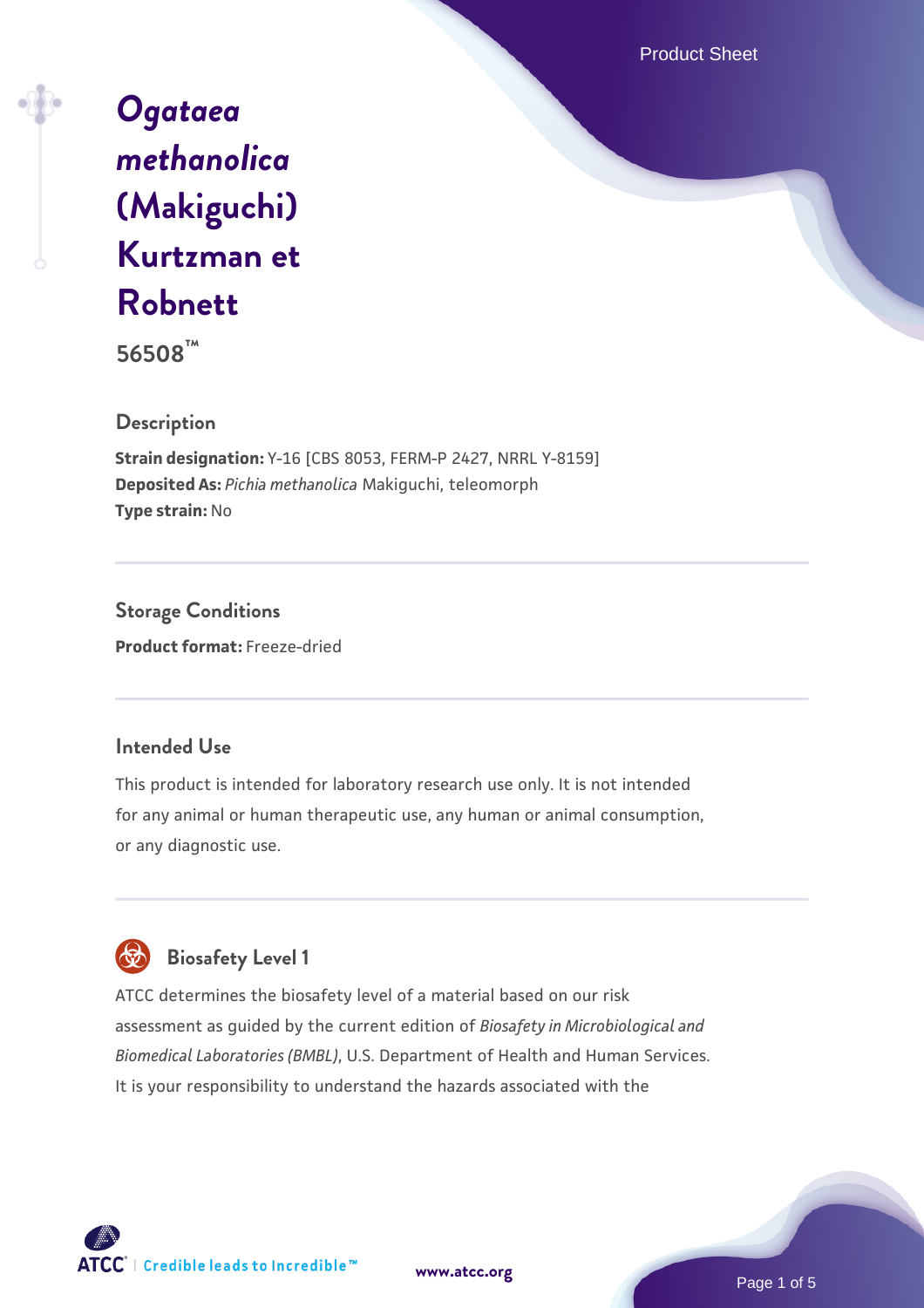# *[Ogataea methanolica](https://www.atcc.org/products/56508)* **[\(Makiguchi\) Kurtzman et Robnett](https://www.atcc.org/products/56508) Product Sheet 56508**

material per your organization's policies and procedures as well as any other applicable regulations as enforced by your local or national agencies.

ATCC highly recommends that appropriate personal protective equipment is always used when handling vials. For cultures that require storage in liquid nitrogen, it is important to note that some vials may leak when submersed in liquid nitrogen and will slowly fill with liquid nitrogen. Upon thawing, the conversion of the liquid nitrogen back to its gas phase may result in the vial exploding or blowing off its cap with dangerous force creating flying debris. Unless necessary, ATCC recommends that these cultures be stored in the vapor phase of liquid nitrogen rather than submersed in liquid nitrogen.

#### **Certificate of Analysis**

For batch-specific test results, refer to the applicable certificate of analysis that can be found at www.atcc.org.

#### **Growth Conditions**

**Medium:**  [ATCC Medium 200: YM agar or YM broth](https://www.atcc.org/-/media/product-assets/documents/microbial-media-formulations/2/0/0/atcc-medium-200.pdf?rev=ac40fd74dc13433a809367b0b9da30fc) **Temperature:** 24°C

#### **Material Citation**

If use of this material results in a scientific publication, please cite the material in the following manner: *Ogataea methanolica* (Makiguchi) Kurtzman et Robnett (ATCC 56508)



**[www.atcc.org](http://www.atcc.org)**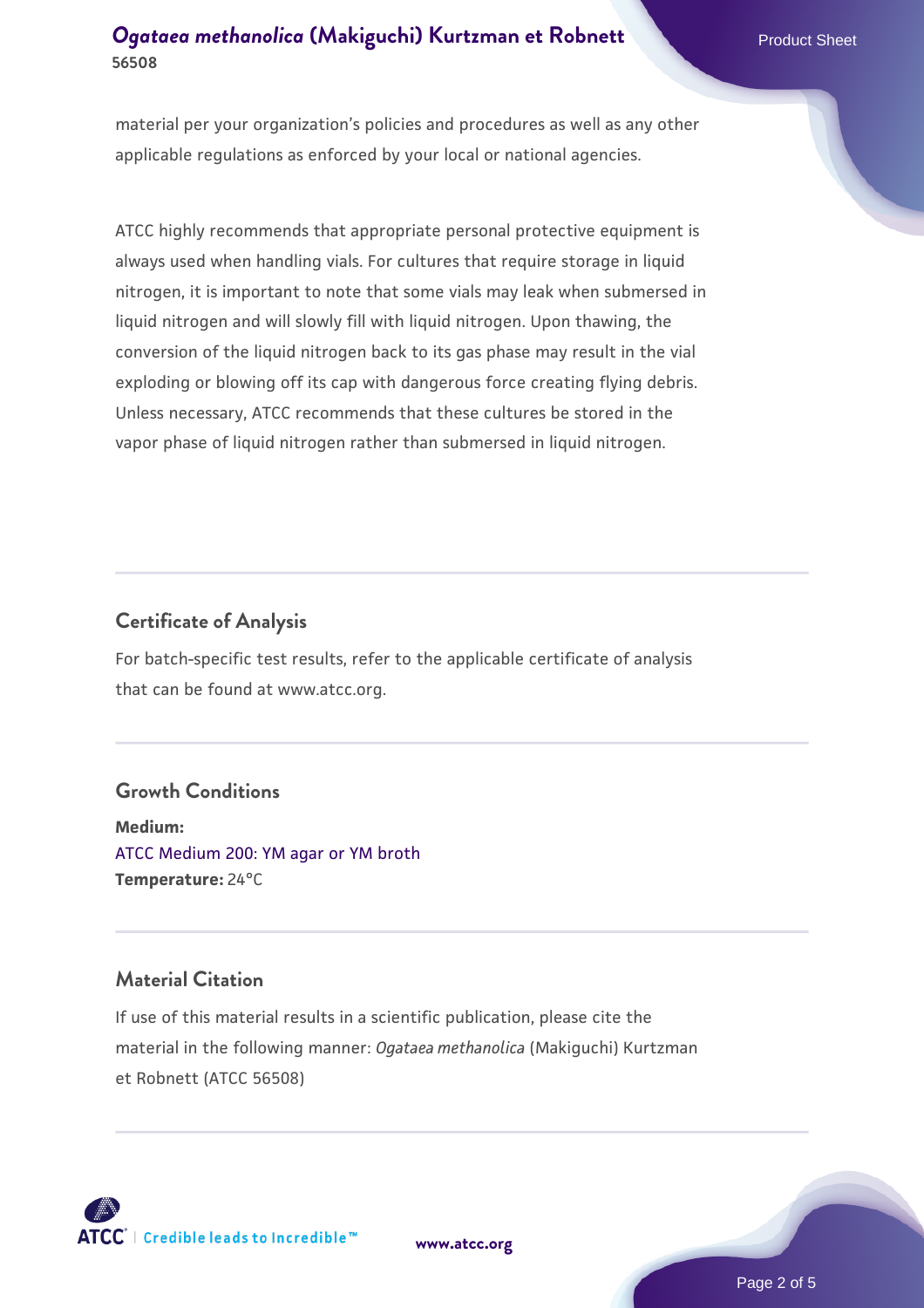## *[Ogataea methanolica](https://www.atcc.org/products/56508)* **[\(Makiguchi\) Kurtzman et Robnett](https://www.atcc.org/products/56508) Product Sheet 56508**

## **References**

References and other information relating to this material are available at www.atcc.org.

## **Warranty**

The product is provided 'AS IS' and the viability of ATCC® products is warranted for 30 days from the date of shipment, provided that the customer has stored and handled the product according to the information included on the product information sheet, website, and Certificate of Analysis. For living cultures, ATCC lists the media formulation and reagents that have been found to be effective for the product. While other unspecified media and reagents may also produce satisfactory results, a change in the ATCC and/or depositor-recommended protocols may affect the recovery, growth, and/or function of the product. If an alternative medium formulation or reagent is used, the ATCC warranty for viability is no longer valid. Except as expressly set forth herein, no other warranties of any kind are provided, express or implied, including, but not limited to, any implied warranties of merchantability, fitness for a particular purpose, manufacture according to cGMP standards, typicality, safety, accuracy, and/or noninfringement.

### **Disclaimers**

This product is intended for laboratory research use only. It is not intended for any animal or human therapeutic use, any human or animal consumption, or any diagnostic use. Any proposed commercial use is prohibited without a license from ATCC.

While ATCC uses reasonable efforts to include accurate and up-to-date information on this product sheet, ATCC makes no warranties or representations as to its accuracy. Citations from scientific literature and



**[www.atcc.org](http://www.atcc.org)**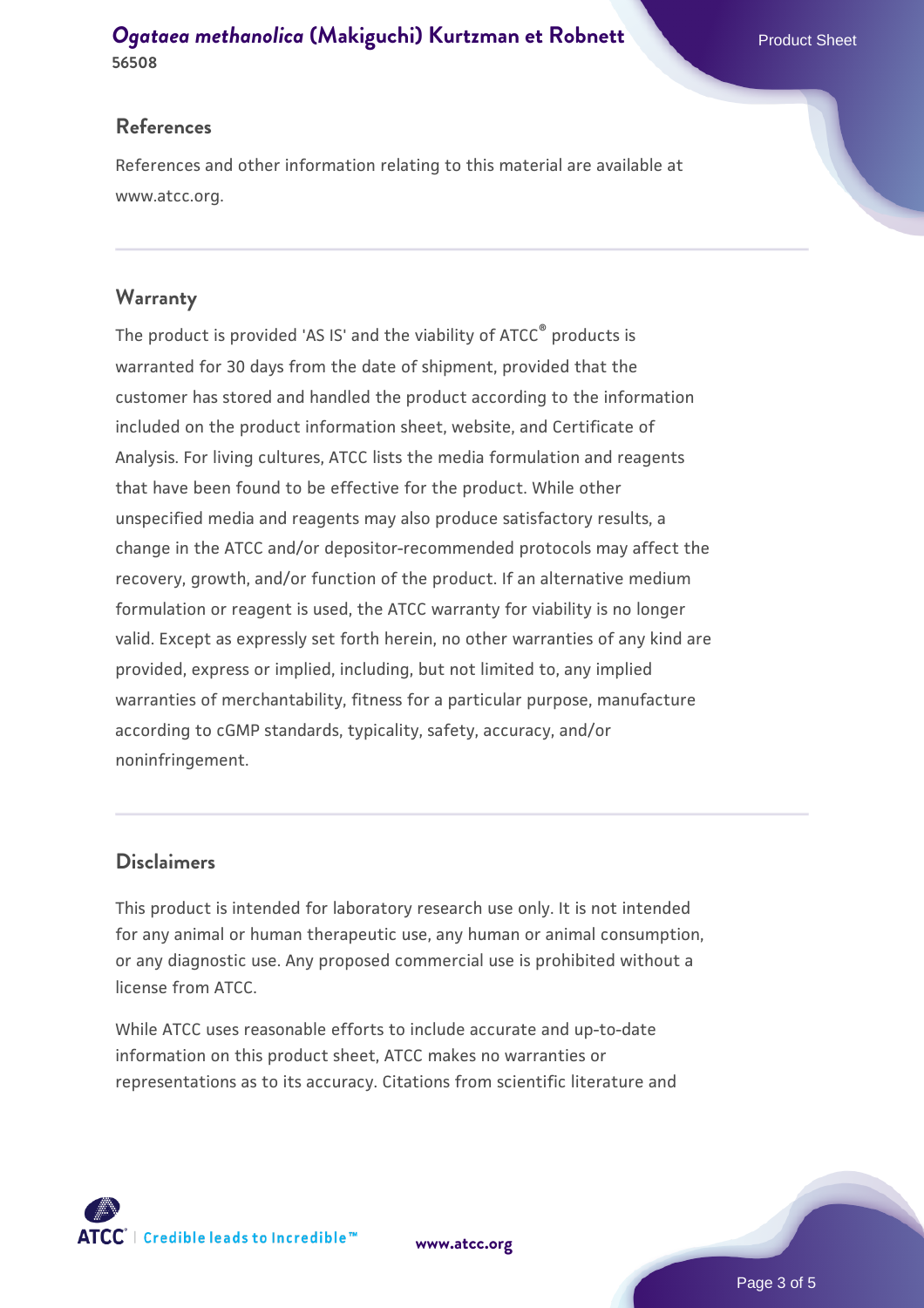patents are provided for informational purposes only. ATCC does not warrant that such information has been confirmed to be accurate or complete and the customer bears the sole responsibility of confirming the accuracy and completeness of any such information.

This product is sent on the condition that the customer is responsible for and assumes all risk and responsibility in connection with the receipt, handling, storage, disposal, and use of the ATCC product including without limitation taking all appropriate safety and handling precautions to minimize health or environmental risk. As a condition of receiving the material, the customer agrees that any activity undertaken with the ATCC product and any progeny or modifications will be conducted in compliance with all applicable laws, regulations, and guidelines. This product is provided 'AS IS' with no representations or warranties whatsoever except as expressly set forth herein and in no event shall ATCC, its parents, subsidiaries, directors, officers, agents, employees, assigns, successors, and affiliates be liable for indirect, special, incidental, or consequential damages of any kind in connection with or arising out of the customer's use of the product. While reasonable effort is made to ensure authenticity and reliability of materials on deposit, ATCC is not liable for damages arising from the misidentification or misrepresentation of such materials.

Please see the material transfer agreement (MTA) for further details regarding the use of this product. The MTA is available at www.atcc.org.

#### **Copyright and Trademark Information**

© ATCC 2021. All rights reserved. ATCC is a registered trademark of the American Type Culture Collection.

#### **Revision**

This information on this document was last updated on 2021-05-19



**[www.atcc.org](http://www.atcc.org)**